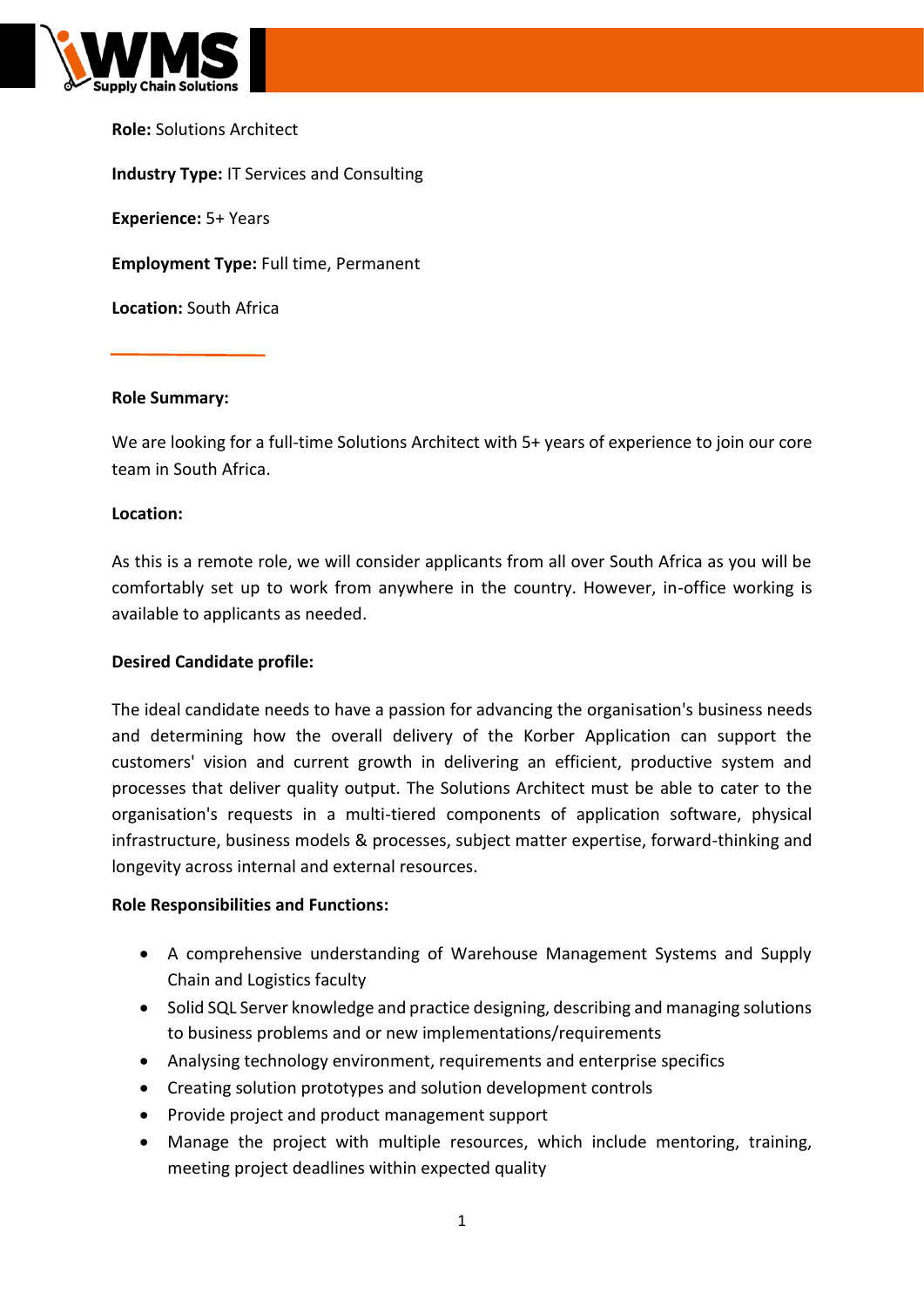

- Lead onsite consulting independently
- Be able to define small, medium, and large projects while working alongside a senior solutions architect and customers.
- Actively contribute to the planning meetings, define business cases, unit testing, and specifications documents
- Problem Solve, troubleshoot, and translate business requirements into software applications and models
- Demonstrate a strong understanding of servers, architecture and internal design of the application
- Capable of developing new processes with complex functionality independently
- Adhere to Code standards and best practices
- Communication across all channels
- Have experience working with development teams using PMO and scrum methods

### **Job Requirements:**

- Bachelor's degree or higher qualification in Computer Science or related field
- Warehousing, distribution centre, and Supply Chain & Logistics experience beneficial
- Experience with Körber Supply Chain's WMS or other similar WMS is beneficial
- 5-15 years of professional experience developing high-quality software
- 3- 5 years of IT Infrastructure and cloud development
- 5+ years of Business analysis and DevOps
- Software Architecture Design
- An analytical mind with problem-solving abilities
- Customer service orientated
- Project and Product Management
- Strong development experience using C# and .NET technologies.
- Development experience using Web Services.
- Development experience using MS SQL Server

### **About iWMS:**

iWMS is a Global company and an expert in critical supply chain and eCommerce fulfilment solutions. We specialise in Körber Supply Chain warehouse management system implementation, integrations, system health checks, support, and diagnosis.

We proactively seek complex and dynamic opportunities to serve our customers' needs with WMS solutions to streamline and grow their business and supply chain operations. We are a company that prides itself on delivering excellence to all our stakeholders and becoming trusted advisors for everybody with whom we engage. At iWMS, we value hard work, attention to detail, and a willingness to learn. We have created a safe, supportive, and